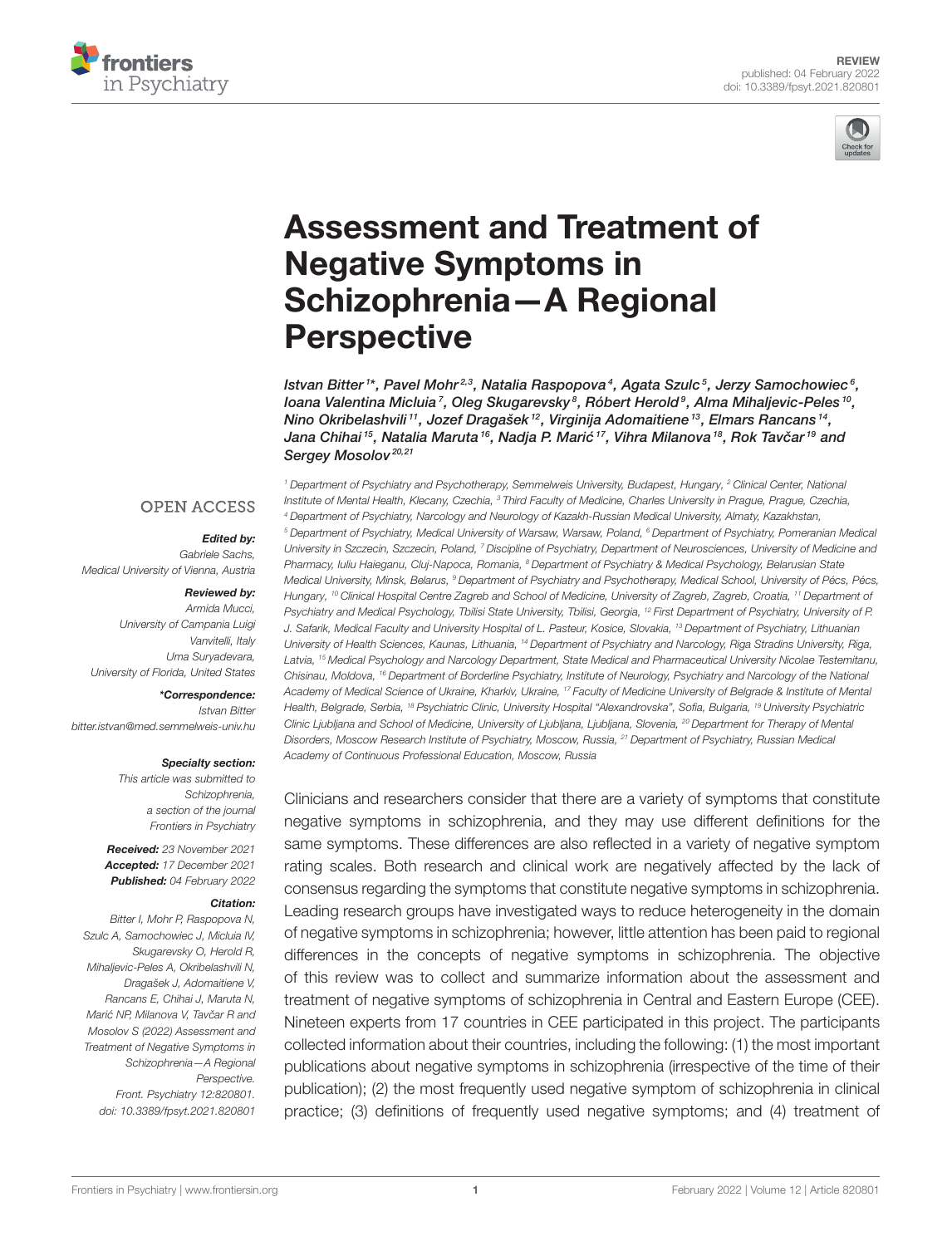negative symptoms in schizophrenia. The participating experts/countries most frequently reported the following five negative symptoms: avolition, blunted affect, alogia, asociality, and anhedonia. Several experts also considered other symptoms as belonging to the negative symptom domain, such as a decrease in energy level and changes in personality. The importance of evaluating the long-term course and the relationship between negative symptoms and other symptom domains was also noted. No noticeable differences were reported in the treatment of negative symptoms compared to currently published guidelines and algorithms. The most frequently reported negative symptoms included those defined by the NIMH-MATRICS consensus statement on negative symptoms and recently endorsed in a guidance paper of the European Psychiatric Association. The main differences in the concepts, names, and definitions of primary negative symptoms, especially those related to personality changes, and to the evaluation of the long-term course and relationship between different symptom domains in CEE compared to the current English language literature deserve the attention of psychiatrists and other professionals in this field.

#### Keywords: negative symptoms, schizophrenia, assessment, treatment, review, personality, Central and Eastern Europe

### INTRODUCTION

Clinicians and researchers consider a variety of symptoms as negative symptoms of schizophrenia and may use different definitions for the same symptom [\(1\)](#page-6-0). This ambiguity is also reflected by a variety of negative symptom rating scales, which include a range of different negative symptoms, sometimes with the same name but with different definitions [\(2\)](#page-6-1). Both research and clinical work are negatively affected by the lack of consensus regarding negative symptoms. Expert groups addressed ways to improve the definitions of negative symptoms in schizophrenia in order to improve their assessment and treatment  $(2-4)$ ; however, little attention has been paid to regional—including cultural—differences in the clinical approaches of different schools of psychiatry.

Examples of geographical/regional differences in psychiatry that have been previously addressed include the following: in the context of large regional variability in the time to all-cause discontinuation of antipsychotic treatment of schizophrenia [\(5,](#page-6-3) [6\)](#page-6-4); or "the lack of uniformity in the definition of treatment resistant depression (TRD) within the Asia-Pacific (APAC) region," which "may have implications for patient management" [\(7\)](#page-6-5). A review on mental health care for people with severe mental illnesses in Central and Eastern Europe (CEE) resulted in a large "review on mental health systems in the former Eastern Bloc"; however, the focus of this work was on the structure and functioning of mental health care in post-communist countries rather than research, medical education, and training [\(8\)](#page-6-6). The authors of a literature review on the "Epidemiology and Treatment Guidelines of Negative Symptoms in Schizophrenia in Central and Eastern Europe..." [\(9\)](#page-6-7) concluded the following: "Despite the extensive search, we were unable to find relevant data in all areas of interest." A similar conclusion was made by the authors of a previously published paper about psychiatry

in nine CEE countries: "There is a great tradition of psychiatry in the region; however, the scientific output and number of psychiatric publications in international peer-reviewed journals is considerably low." [\(10\)](#page-6-8). However, in another study focusing on patients with a diagnosis of schizophrenia in CEE, the authors reported that the information provided by selected experts was useful [\(11\)](#page-6-9), which is similar to the conclusion in the paper by Winkler et al. [\(8\)](#page-6-6).

The discussion of the history of psychiatry and the heterogeneity of higher education and research systems in CEE countries is far beyond the scope of this paper; however, it is important to emphasize that these countries are rather heterogeneous. Indeed, CEE countries are even more heterogeneous than countries in Western Europe. Some CEE countries were part of the Habsburg Empire; for example, Czechia, Croatia, Hungary, Slovakia, Slovenia, parts of Poland, Ukraine, and Romania, and others have been in close contact with Russia and were included in the Soviet Union. Most countries in the region were significantly influenced by German psychiatry until the 1980s, while other countries (especially the former republics of the Soviet Union) had ties to Russian psychiatry. Considering the representation of psychiatry as a medical discipline in each respective country, we find substantial differences in the history of psychiatry. For example, Tbilisi State University was founded in 1918 [\(https://en.wikipedia.org/wiki/](https://en.wikipedia.org/wiki/Tbilisi_State_University) [Tbilisi\\_State\\_University\)](https://en.wikipedia.org/wiki/Tbilisi_State_University), which contributed to the development of the discipline of psychiatry in the native language in Georgia [\(12\)](#page-6-10). In contrast, Kraepelin was the Professor of Psychiatry at the University of Tartu (earlier: Dorpat) in Estonia between 1886 and 1891. Meanwhile, the Charles University in Prague was founded in 1348. "As a date of the very beginning of the Psychiatric Clinic of the Czech University, the November 19th, 1886, is considered." Before this date, the language of teaching in Prague was German and the same applied to Dorpat.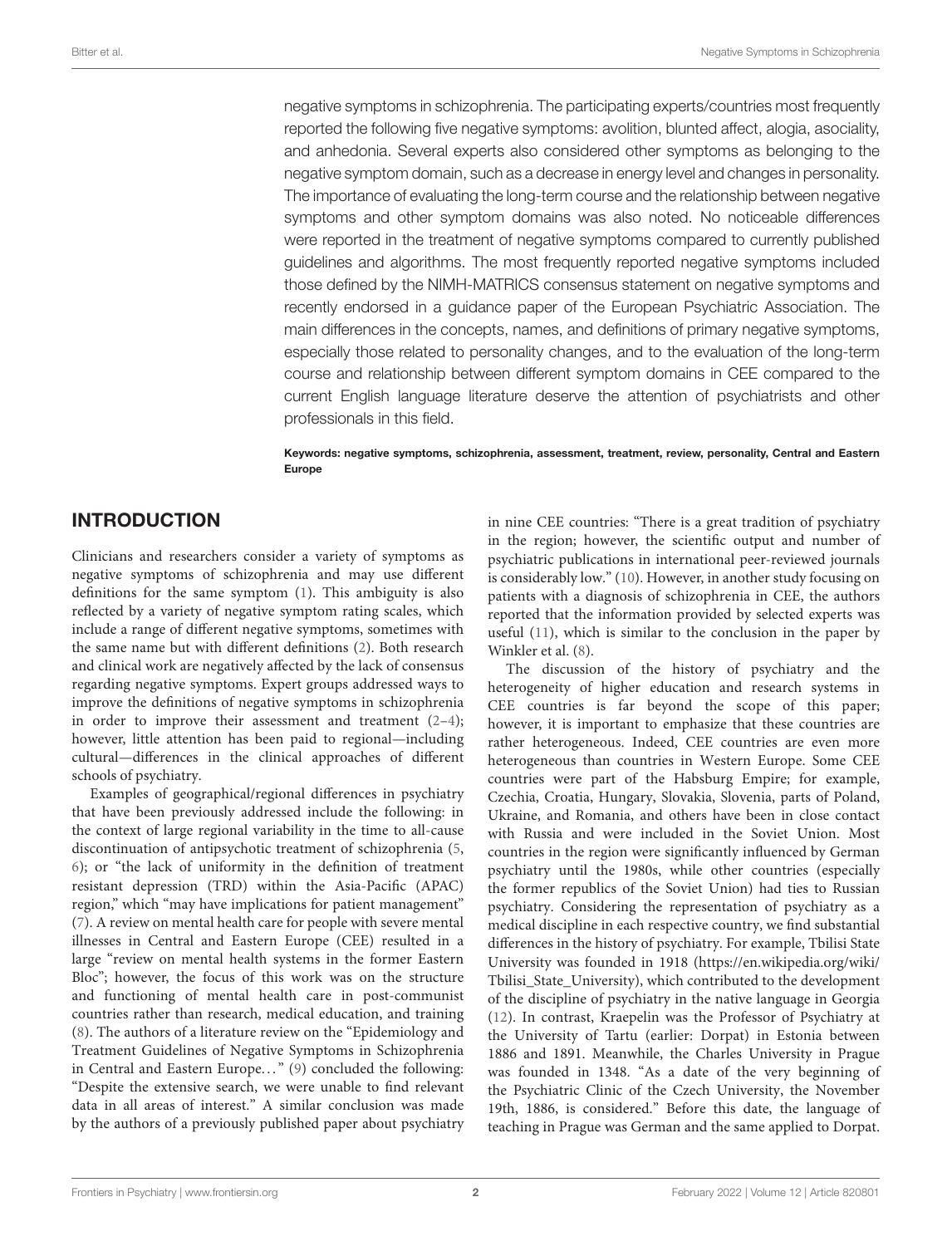The University in Vilnius (Lithuania) was founded in 1579 and has been a leading university in Europe. The names of the two founding fathers of Russian psychiatry, Korsakoff (1854-1900) from Moscow [\(https://link.springer.com/referenceworkentry/10.](https://link.springer.com/referenceworkentry/10.1007%2F978-0-387-79948-3_631) [1007%2F978-0-387-79948-3\\_631\)](https://link.springer.com/referenceworkentry/10.1007%2F978-0-387-79948-3_631) and Bekhterev (1857-1927) from St. Petersburg [\(https://en.wikipedia.org/wiki/Vladimir\\_](https://en.wikipedia.org/wiki/Vladimir_Bekhterev) [Bekhterev\)](https://en.wikipedia.org/wiki/Vladimir_Bekhterev), are well-known worldwide. After the major political changes in the CEE region in the 1990s, English language publications and US psychiatry had an overwhelming influence on psychiatry. Several countries from the CEE region became EU member states, and psychiatrists also participated in EU-funded research and educational projects.

There is a detectable increase in interest in the negative symptoms of schizophrenia. Based on data from Google Scholar, 44% of papers on schizophrenia published in 2000 and 73% published in 2020 (38,900/53,200 hits) refer to negative symptoms (12,100/27,600 hits) (the search was performed on October 16, 2021, and the search terms were "schizophrenia negative symptoms" and "schizophrenia," respectively). During professional meetings, the authors of this paper had the opportunity to discuss the development of research on negative symptoms in schizophrenia and concluded that some current issues in this field could be more efficiently addressed with contributions from experts working in CEE. These contributions may pose some challenges, since some contributions do not simply increase the amount of current information about negative symptoms in schizophrenia, but also raise questions about the usefulness of current phenotyping in schizophrenia for much needed basic research, including drug discovery and development for the treatment of this disease. Examples include long-term evaluation of negative symptoms and personality changes during the course of schizophrenia.

The objective of this scoping review was to summarize the selected literature and expert opinions on negative symptoms in schizophrenia from CEE countries.

### METHODS

Nineteen experts (the authors of this paper) from 17 countries participated in this project. We used the World Health Organization's definition of Europe, which includes some Asian countries. The selection of countries also reflects the availability of interested experts in the region. The 17 countries are Belarus, Bulgaria, Croatia, Czech Republic, Georgia, Hungary, Kazakhstan, Latvia, Lithuania, Moldova, Poland, Romania, Russia, Serbia, Slovakia, Slovenia, and Ukraine.

The coordinator of the project (IB) distributed a questionnaire and collected additional information from the project participants, mainly via email communication. The questionnaire included the following questions and requests with additional instructions.

• Request for the identification of the most important publications on negative symptoms of schizophrenia in the participating countries, irrespective of the time of their publication.

- Request for a list of the negative symptoms of schizophrenia used in clinical practice in the participating countries ranked by their "popularity" and endorsed by academia (e.g., textbooks). We collected all symptoms that were considered negative symptoms in the participating countries, irrespective of the current views on negative symptoms.
- Request for the description of the definitions of the listed negative symptoms (e.g., "How are they defined in wellaccepted textbooks in your language/country?").
- The following questions were included in the questionnaire: "Are there recommendations in the participating country for the treatment of negative symptoms in schizophrenia? If yes, please refer to (short summary)." If no recommendation existed, participants were asked to summarize the clinical practice for the treatment of negative symptoms in their countries. Based on the participants' responses regarding lack of or limited availability of psychosocial interventions for negative symptoms in schizophrenia, the question was changed and included only pharmacological treatment.

# RESULTS

### Evaluation

**[Online Supplementary 1](#page-5-0)** includes a list of selected references provided by participating experts. The literature provided by the experts addressed the assessment more than the treatment of negative symptoms. Many important contributions are available only in the local languages. Russian is also used in some countries that were republics of the Soviet Union. A few of the provided references were from outside the country of the responding expert, which illustrates the importance of some authors and/or schools of psychiatry in a specific country; they are either translated into the language used in the country or published in English or Russian.

The literature collected by the participants of this regional project shows that negative symptoms are considered important, and the selected literature and expert opinions reflect highlevel interest in the negative symptoms of schizophrenia in CEE countries. In the majority of CEE, the terminology of negative symptoms is dominated by English, as summarized in the currently published European guidance paper on the evaluation of negative symptoms in schizophrenia [\(2\)](#page-6-1) however, traditional German psychopathology [e.g., the work of Huber [\(13,](#page-6-11) [14\)](#page-6-12)] has a significant influence in the region, and Russian schools have a strong influence not only in Russia, but also in some other countries, especially in former republics of the Soviet Union [\(15,](#page-6-13) [16\)](#page-6-14). **[Table 1](#page-3-0)** includes the names and frequencies of negative symptoms listed by experts from 17 countries.

The following symptoms were collected by Raspopova from Kazakhstan: "emotional decline, socially withdrawn and passive, gross personality changes, narrowing of the range of interests, increasing autism, slowly increasing autism, slight decrease in energy potential, violation of logical harmony and of the purposefulness of thinking; disorganization of psychic activity; a significant decrease in interests and activity characteristic for a given person; emotional impoverishment; increasing social withdrawal (autism); various disorders of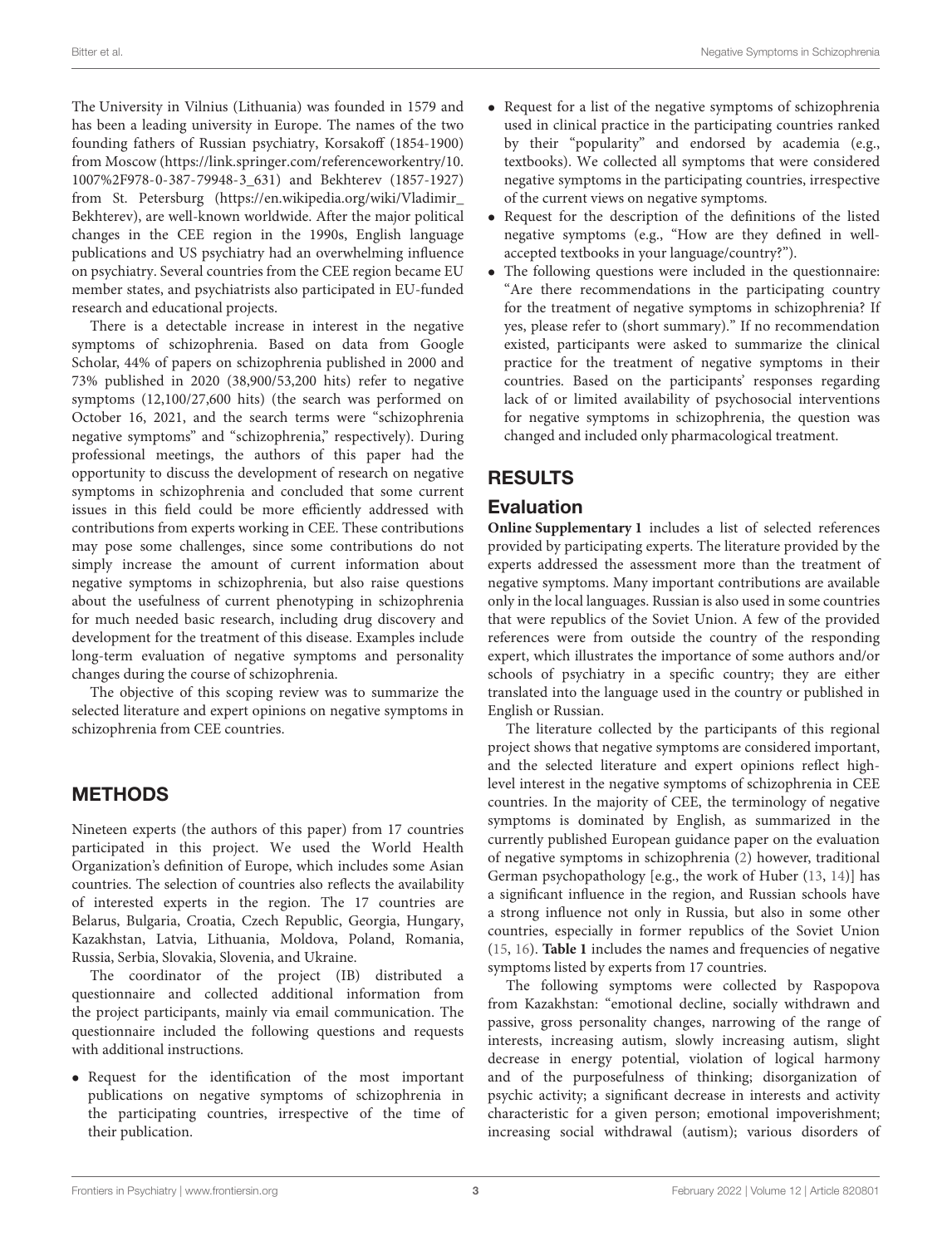#### <span id="page-3-0"></span>TABLE 1 | List of the negative symptoms used in 17 countries across CEE.

#### TABLE 1 | Continued

| Symptom                                                                                                                                            | Times<br>mentioned | Country/countries endorsed                                                                                                                                          | Symptom                                                                                                                                                                                                                                                                                                                                                                        | Times<br>mentioned | Country/countries endorsed                                                                                                     |
|----------------------------------------------------------------------------------------------------------------------------------------------------|--------------------|---------------------------------------------------------------------------------------------------------------------------------------------------------------------|--------------------------------------------------------------------------------------------------------------------------------------------------------------------------------------------------------------------------------------------------------------------------------------------------------------------------------------------------------------------------------|--------------------|--------------------------------------------------------------------------------------------------------------------------------|
| <b>Avolition</b><br>Reduction of volitive<br>action,<br>Abulia                                                                                     | 16                 | Croatia, Czech Republic, Georgia,<br>Hungary, Latvia, Lithuania, Moldova,<br>Poland, Romania, Russia, Serbia<br>Slovakia                                            | Reduction of energy<br>capacity/reduced<br>mental activity,<br>Asthenia                                                                                                                                                                                                                                                                                                        | $\mathbf{2}$       | Russia,<br>Kazakhstan                                                                                                          |
| Abulia<br>Abulia-apathy*                                                                                                                           |                    | Kazakhstan<br><b>Belarus</b>                                                                                                                                        | Poor rapport, poor<br>contact with others                                                                                                                                                                                                                                                                                                                                      | 2                  | Croatia,<br>Poland                                                                                                             |
| Reduced                                                                                                                                            |                    | Ukraine                                                                                                                                                             | Poor social                                                                                                                                                                                                                                                                                                                                                                    | 2                  | Latvia,                                                                                                                        |
| volitional activity                                                                                                                                |                    | Bulgaria                                                                                                                                                            | performance                                                                                                                                                                                                                                                                                                                                                                    |                    | Slovenia                                                                                                                       |
| <b>Blunted affect, flat</b><br>affect, Affective                                                                                                   | 16                 | Croatia, Czech Republic, Hungary,<br>Kazakhstan,<br>Latvia,<br>Lithuania,                                                                                           | Poor social functioning                                                                                                                                                                                                                                                                                                                                                        |                    |                                                                                                                                |
| flattening / blunting                                                                                                                              |                    | Moldova, Poland, Romania, Slovakia,                                                                                                                                 | Underactivity                                                                                                                                                                                                                                                                                                                                                                  | 1                  | Latvia                                                                                                                         |
| Impoverishment of                                                                                                                                  |                    | Ukraine,                                                                                                                                                            | Poor self-care                                                                                                                                                                                                                                                                                                                                                                 | 1                  | Latvia                                                                                                                         |
| emotional reactions                                                                                                                                |                    | Russia                                                                                                                                                              | Deficit syndrome                                                                                                                                                                                                                                                                                                                                                               | 1                  | Lithuania                                                                                                                      |
| and blunted affect,<br>Affective blunting, and                                                                                                     |                    | Serbia<br><b>Belarus</b>                                                                                                                                            | Poor non-verbal<br>communication                                                                                                                                                                                                                                                                                                                                               | 1                  | Latvia                                                                                                                         |
| poverty of emotional<br>expression                                                                                                                 |                    | Bulgaria<br>Slovenia                                                                                                                                                | Deterioration/reduction<br>of intellectual activity                                                                                                                                                                                                                                                                                                                            | 1                  | Russia                                                                                                                         |
| Lack of emotional<br>expression                                                                                                                    |                    |                                                                                                                                                                     | Indecisiveness                                                                                                                                                                                                                                                                                                                                                                 | 1                  | Slovakia                                                                                                                       |
| Flattening of affect<br>(apathy)<br>Blunted or                                                                                                     |                    |                                                                                                                                                                     | Narrowing of the circle<br>of interests                                                                                                                                                                                                                                                                                                                                        | 1                  | <b>Belarus</b>                                                                                                                 |
| inappropriate affect                                                                                                                               |                    |                                                                                                                                                                     |                                                                                                                                                                                                                                                                                                                                                                                |                    | "The item "abulia-apathy" appears both as "abulia" associated with the item "avolition"                                        |
| <b>Asociality</b>                                                                                                                                  | 14                 | Czech Republic, Georgia, Hungary,                                                                                                                                   | and as "apathy" associated with the item "apathy".                                                                                                                                                                                                                                                                                                                             |                    |                                                                                                                                |
| Lack of social interest<br>Social withdrawal<br>Social withdrawal<br>Limitation of social<br>contacts<br>Anhedonia-asociality<br>Social withdrawal |                    | Kazakhstan,<br>Lithuania,<br>Poland,<br>Serbia, Ukraine<br>Croatia<br>Romania<br>Russia<br>Slovakia<br>Bulgaria                                                     | thinking and behavior." Raspopova et al. published a study<br>guide in Russian focusing on negative symptoms and provided<br>a detailed review on cariprazine (17). The following terms<br>were included in a 1968 dissertation by Chiladze (1968; see                                                                                                                         |                    |                                                                                                                                |
|                                                                                                                                                    |                    | Slovenia                                                                                                                                                            |                                                                                                                                                                                                                                                                                                                                                                                |                    |                                                                                                                                |
| Alogia<br>Poverty of quantity or<br>content of speech<br>No spontaneity/fluency<br>in discussion (alogy)<br>Poverty of<br>verbal expression        | 14                 | Czech Republic, Georgia, Hungary,<br>Russia,<br>Lithuania,<br>Kazakhstan,<br>Moldova, Romania, Serbia, Ukraine,<br>Slovenia<br>Latvia<br>Poland<br>Slovakia, Russia | Online Supplementary 1): (1) the "loosening up" of concepts;<br>(2) poverty of imagination/fantasy; (3) the flatness of spiritual<br>feelings; (4) emotional alienation; (5) indifferent/"indisciplined."<br>These two examples uncover the results of old research in the field<br>and show the wealth of terms used to describe the devastating<br>effects of schizophrenia. |                    |                                                                                                                                |
| Anhedonia<br>Anhedonia-asociality                                                                                                                  | 11                 | Croatia, Czech Republic,<br>Georgia,<br>Hungary,<br>Kazakhstan,<br>Lithuania,<br>Moldova, Romania, Serbia, Ukraine,<br><b>Bulgaria</b>                              | The most noticeable difference in the current descriptions<br>of negative symptoms in the English language literature is<br>the inclusion of "personality changes ("personality shift")" in                                                                                                                                                                                    |                    |                                                                                                                                |
| Apathy<br>Abulia-apathy*<br>Flattening of affect<br>(apathy)<br>Apathy,<br>Abulia, Hypobulia                                                       | 6                  | Georgia, Russia, Slovakia<br>Ukraine<br>Bulgaria<br>Slovenia                                                                                                        | the negative symptom domain in some countries (e.g., Russia,<br>Ukraine, and Kazakhstan) and the proposed analysis of the<br>long-term course and relationship of negative symptoms to<br>positive and other symptom domains during the course of<br>schizophrenia (16, 18).<br>Based on the selected publications from the region and                                         |                    |                                                                                                                                |
| <b>Autism</b>                                                                                                                                      | 4                  | Croatia, Moldova, Kazakhstan, Russia                                                                                                                                |                                                                                                                                                                                                                                                                                                                                                                                |                    | on the written reports from the authors of this review, we                                                                     |
| <b>Personality changes</b>                                                                                                                         | 3                  | Kazakhstan, Russia, Ukraine                                                                                                                                         |                                                                                                                                                                                                                                                                                                                                                                                |                    | found that in routine clinical practice, negative symptoms are                                                                 |
| Emotional<br>withdrawal                                                                                                                            | 2                  | Croatia<br>Poland                                                                                                                                                   |                                                                                                                                                                                                                                                                                                                                                                                |                    | not stratified by the doctors in most countries into "primary"<br>and "secondary" symptoms. Cognitive symptoms are often not   |
| Psychomotor slowing<br>Motor retardation                                                                                                           | 2                  | Latvia<br>Poland                                                                                                                                                    |                                                                                                                                                                                                                                                                                                                                                                                |                    | differentiated; however, Capatina and Miclutia (19) published<br>a study demonstrating the absence of a relationship between   |
| Passivity,<br>Indifference                                                                                                                         | 2                  | Latvia,<br>Belarus                                                                                                                                                  |                                                                                                                                                                                                                                                                                                                                                                                |                    | cognitive and negative factors when using the Positive and                                                                     |
| Lack of initiative                                                                                                                                 | 2                  | Latvia,<br><b>Belarus</b>                                                                                                                                           |                                                                                                                                                                                                                                                                                                                                                                                |                    | Negative Syndrome Scale (PANSS) scale. Nevertheless, when<br>investigating the relationship of the PANSS cognitive factor with |

(Continued)

[Frontiers in Psychiatry](https://www.frontiersin.org/journals/psychiatry)| [www.frontiersin.org](https://www.frontiersin.org) 4 [February 2022 | Volume 12 | Article 820801](https://www.frontiersin.org/journals/psychiatry#articles)

the negative symptoms evaluated using the Negative Symptom Assessment (NSA-16) scale, it was shown that there was a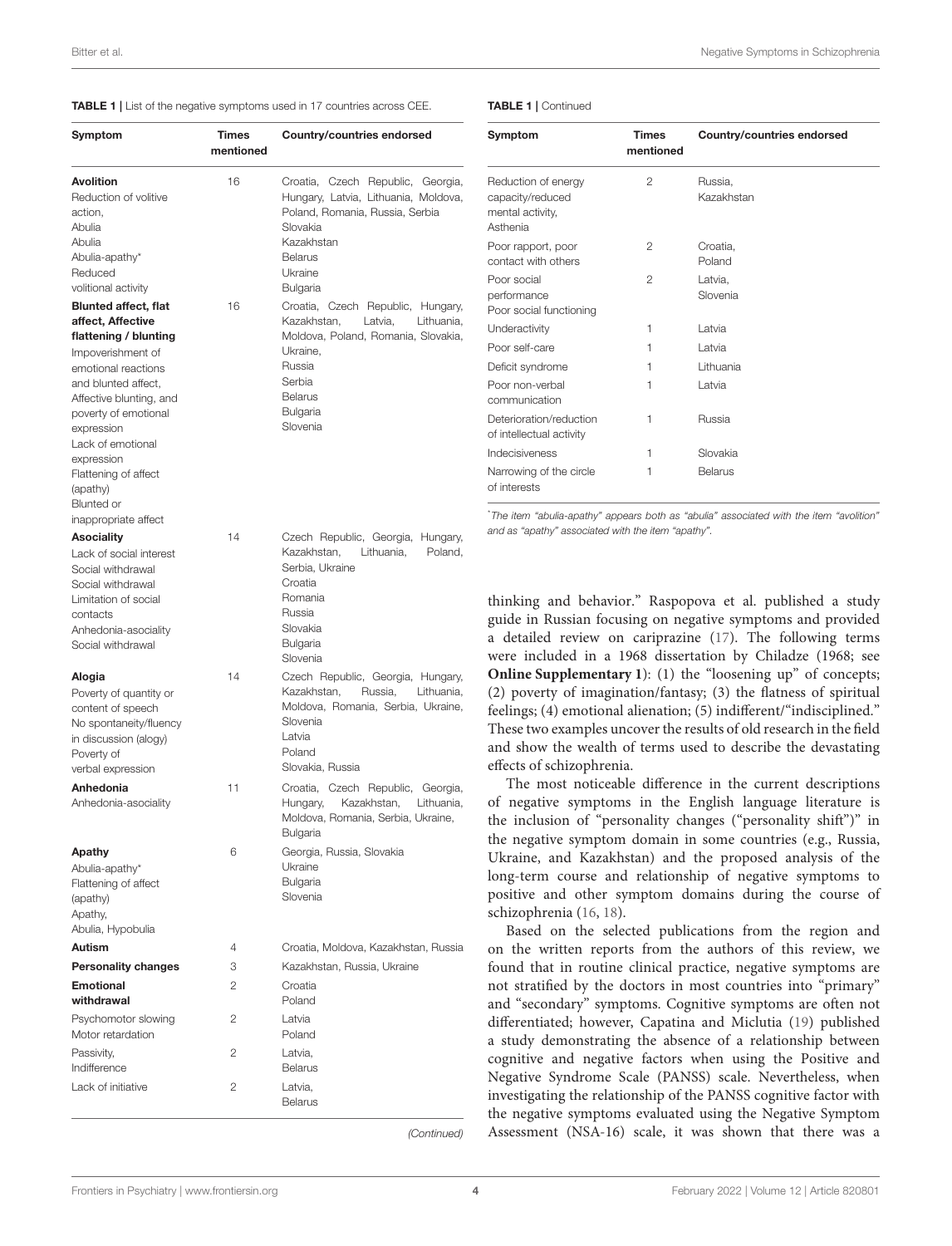significant association between cognition and motor retardation. They concluded that negative symptoms represent a separate treatment target. The same group identified studies on the stability of negative symptoms over 1 year [\(20\)](#page-6-18), as well as secondary negative symptoms. In their review, they reported the following. "Factorial analyses showed that secondary negative symptoms encompass the same domains as primary negative symptoms: avolition/apathy and diminished expression, but it is not yet clear, and evidence are sparse regarding how specific causes of secondary negative symptoms are related which negative symptom domain. Although recent research has defined the main causes of secondary negative symptoms, evidence-based treatment recommendations remain scattered."

Based on a survey of the Russian Association of Psychiatry, including 807 psychiatrists representing 78 regions of Russia, 35% of the respondents supported the proposal that negative symptoms should be defined and considered obligatory for the diagnosis of schizophrenia in the diagnostic systems, and the respondents estimated that the specificity of "emotionalvolitional reduction" for schizophrenia was  $72.1\%$  (SD = 19.6;  $n = 685$  [\(21\)](#page-6-19).

None of the participants in this study reported ethnic or transcultural diversities in the description of negative symptoms in patients with schizophrenia, either in scientific research or in clinical practice.

### Pharmacological Treatment

All experts reported that the current literature on the treatment of negative symptoms is available in their countries. Approaches to the treatment of negative symptoms in schizophrenia in the CEE [e.g., [\(22–](#page-6-20)[24\)](#page-6-21)] are in line with the current literature, including suggested algorithms, guidelines, and reviews about the treatment of negative symptoms [\(3,](#page-6-22) [25,](#page-6-23) [26\)](#page-6-24). In some countries (e.g., Georgia and Romania), cariprazine was unavailable at the time of writing this manuscript. A number of countries (e.g., Czechia, Kazakhstan, Russia, and Slovakia) incorporated the treatment algorithm for negative symptoms in schizophrenia suggested by Cerveri et al. [\(2,](#page-6-1) [24\)](#page-6-21) in their new guidelines or in other publications, which reflects the current progress and limitations in the field. The authors emphasize the need for further research on the treatment of primary or predominant and persistent negative symptoms. Their recommendation is to use cariprazine as a first-line drug for the treatment of negative symptoms in schizophrenia; amisulpride is a second-generation antipsychotic with a partial agonist effect on D2/D3 dopamine receptors and with variable levels of evidence [\(3\)](#page-6-22). The third-line options include other second-generation antipsychotics (SGAs), specifically olanzapine and quetiapine, and the fourth option is the addition of antidepressants. The Czech guidelines also cautiously suggest high-frequency, repetitive transcranial magnetic stimulation (rTMS) administered over the left dorsolateral prefrontal cortex (DLPFC Czechia, Croatia, and Russia have reported the use of rTMS for negative symptoms in patients with schizophrenia with variable outcomes [\(27](#page-6-25)[–30\)](#page-6-26).

### **DISCUSSION**

### Evaluation

The majority of the participating experts/countries endorsed the five main symptoms as conceptualized by the NIMH-MATRICS consensus statement on negative symptoms: avolition, blunted affect, alogia, asociality, and anhedonia [\(4\)](#page-6-2). Avolition and blunted affect were the most frequently endorsed symptoms in the CEE study. Research of the psychopathology of "will" has long been a tradition both in Germany and Russia, which has been addressed by Mosolov and Yaltonskaya (in press) [\(12\)](#page-6-10). The severity (from mild inhibition of will to lack of will), components (drive, imagination, decision making, etc.), and temporal phases of the disturbances of will are present in different works about negative symptoms from CEE; however, those details [see for example [\(31\)](#page-6-27)] are not included in currently used rating scales for negative symptoms [\(2\)](#page-6-1). A current treatment study suggests that decoupling the influence of motivational processes from other negative symptom domains is essential for producing global improvements. The search for pathophysiological mechanisms and targeted treatment development should focus on avolition, with the expectation of improvement in the entire constellation of negative symptoms if avolition is effectively treated [\(32\)](#page-6-28). Considering this finding and the accumulated knowledge about the disturbances of "will" [\(31\)](#page-6-27), a detailed analysis of the components of avolition and their relationship to constructs, such as drive, motivation, decision making, asthenia, ambivalence, etc., may help make significant advances in this field. For example, we have witnessed how the distinction between anticipatory and consummatory pleasure changed our thinking about anhedonia in schizophrenia [\(33\)](#page-6-29). Additional symptoms were also named in CEE; for example, negative symptoms from Russia, Kazakhstan, and Ukraine included "decrease in energy potential" and "personality changes," where "decrease in energy potential" was defined as the initial core symptom in the hierarchy of negative symptoms.

The complex relationship between schizophrenia and personality disorders has been an important topic in psychopathology, with a focus on personality disorders during the premorbid and prodromal phases of schizophrenia and in the differential diagnosis of schizophrenia [\(34\)](#page-6-30). The Russian School of Psychopathology includes personality changes in the hierarchy of negative symptoms associated with poor outcomes in patients with schizophrenia. Personality changes as negative symptoms have also been reported by Ukrainian and Kazakh experts. They refer to a hierarchy of negative symptoms by the level of their severity and report 10 levels, which include several personality-related negative symptoms.

The Russian school also emphasizes the "long-term course of negative symptoms and their relationship" between symptom domains in the course of schizophrenia; for example, it differentiates between a "synchronized" and "desynchronized" course of positive and negative symptoms [\(18\)](#page-6-16). In the case of a "synchronized" relationship between positive and negative symptoms, the secondary nature of the increase in severity of negative symptoms can be hypothesized, while in the case of a "desynchronized" course, the increase in the severity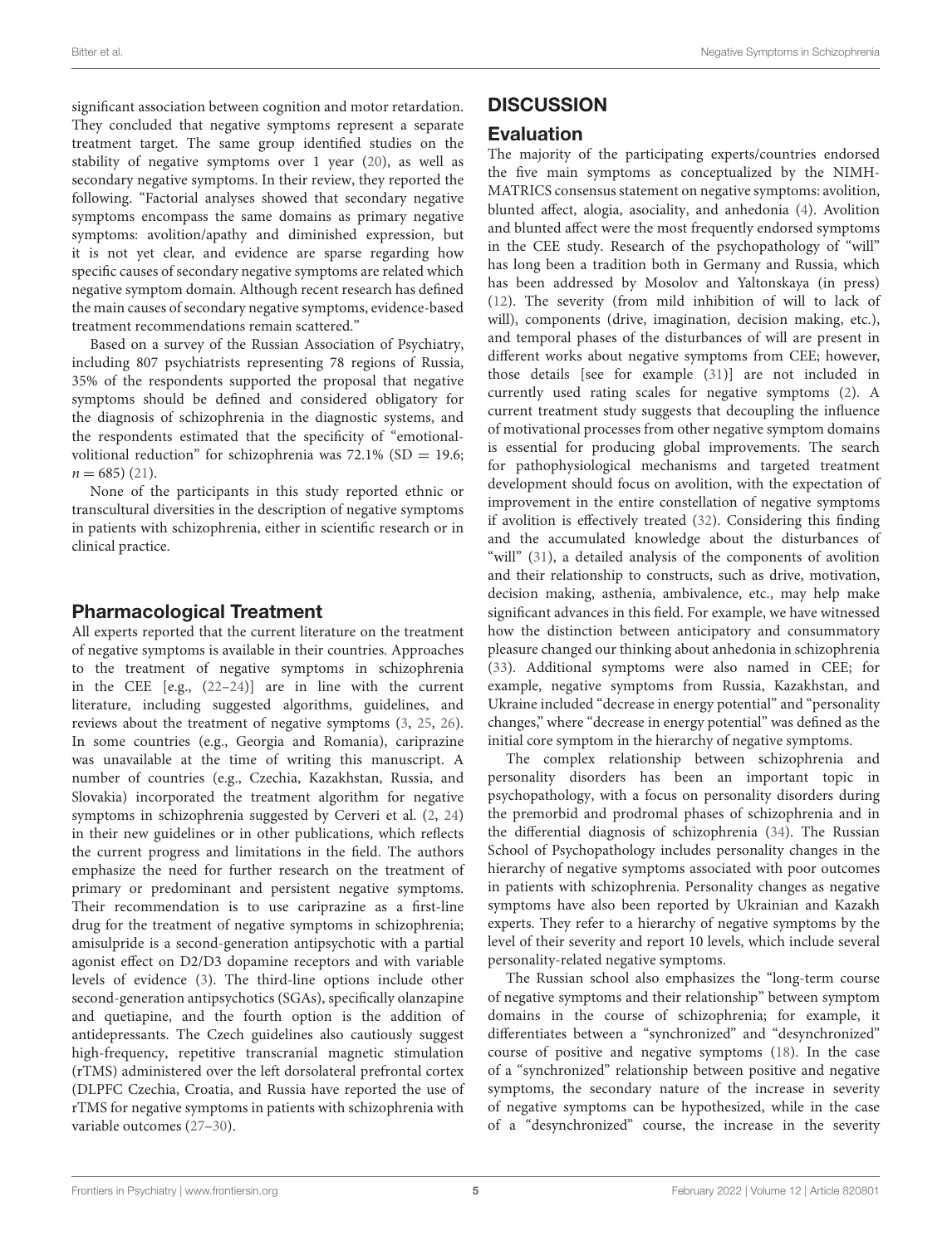of negative symptoms is not associated with an increase in positive symptoms. The 11th edition of the International Statistical Classification of Diseases and Related Health Problems [\(35\)](#page-6-31) includes the following "Symptom Specifiers" for the cross-sectional characterization of the symptomatology in schizophrenia: "Positive symptoms," "Negative symptoms," "Depressive symptoms," "Manic symptoms," "Psychomotor symptoms," and "Cognitive impairments." These specifiers should characterize the symptom status of a patient only for 1 week and not over longer periods of time; thus, the length of time of the presence or absence of a specifier is a major difference between the approach of ICD-11 and of the representatives of Russian psychopathology [\(18\)](#page-6-16). The requirement of predominant negative symptoms for a long period by the European Medicines Agency results in the exclusion of a group of patients with primary negative symptoms, which is one of the reasons that the concept of predominant negative symptoms as an inclusion criterion in clinical trials has been challenged [\(1,](#page-6-0) [2\)](#page-6-1). There is a welldefined need for more research into the primary symptoms of schizophrenia [\(36\)](#page-6-32).

### Pharmacological Treatment

In contrast to the evaluation of negative symptoms in schizophrenia, we found no differences between the current evidence-based literature [\(3,](#page-6-22) [26,](#page-6-24) [37\)](#page-6-33) and the opinions of experts and papers published on this topic by experts from CEE countries. This finding is not surprising, considering that very few drugs are available worldwide that have any evidence of efficacy for the treatment of negative symptoms of schizophrenia. The third and fourth switches of medication indicate treatment resistance. The concept of treatment-resistant schizophrenia is broader than resistance to the treatment of negative symptoms; however, it also includes negative symptoms. In addition, the evidence base is quite low at the 3rd or 4th step of the proposed treatment algorithms for primary negative symptoms; for example, the recommendation of quetiapine is based on a small study with 44 patients comparing quetiapine to risperidone [\(23\)](#page-6-34).

Our study highlights the need for more intensive collaborative research and dialogue between researchers in different parts of the world.

### LIMITATIONS

The 17 countries included in the study cover a large proportion of, but not all, countries in CEE. Data collection was based on the opinion of participating experts; however, the selected experts had a demonstrable track record (oral presentations during national and international meetings, and published books, papers, and abstracts about or closely related to the topic of negative symptoms in schizophrenia).

### **CONCLUSIONS**

Our review reports the most important information regarding the evaluation and treatment of negative symptoms in a large geographic region. The region has rich diversity in the form of different languages, traditions, and current trends in psychiatry. The main differences in the concepts, names, and definitions of primary negative symptoms in CEE compared to the current English language literature deserve the attention of psychiatrists and other interested professionals, such as the inclusion of personality changes in the negative symptom domain or the importance of considering the long-term course of negative symptoms in schizophrenia.

### AUTHOR CONTRIBUTIONS

IB: concept, coordination of the project that resulted in this manuscript, and drafting the manuscript of this review. All authors reviewed and approved the concept, collected data on negative symptoms in their countries (on the use, definition, evaluation, and pharmacological treatment of negative symptoms and country-specific references to these topics), contributed with their summaries to the draft manuscript, reviewed the draft manuscript, reviewed, and approved the final manuscript.

### FUNDING

The fee for language editing and the open access publication fee were covered by unrestricted support from Gedeon Richter. IB's work was partly supported by the Hungarian Brain Research Program (2017-1.2.1-NKP-2017-0002). RH's work was supported by the National Brain Research Program [Grant No. NAP KTIA NAP-A-II/12(2017-2021)] and The National Excellence programme (2019-2021, FIKP II.).

### ACKNOWLEDGMENTS

The authors thank Ms. Zsüliet Kristóf, Ph.D. student of Semmelweis University, Budapest, for her technical support.

### SUPPLEMENTARY MATERIAL

<span id="page-5-0"></span>The Supplementary Material for this article can be found [online at: https://www.frontiersin.org/articles/10.3389/fpsyt.](https://www.frontiersin.org/articles/10.3389/fpsyt.2021.820801/full#supplementary-material) 2021.820801/full#supplementary-material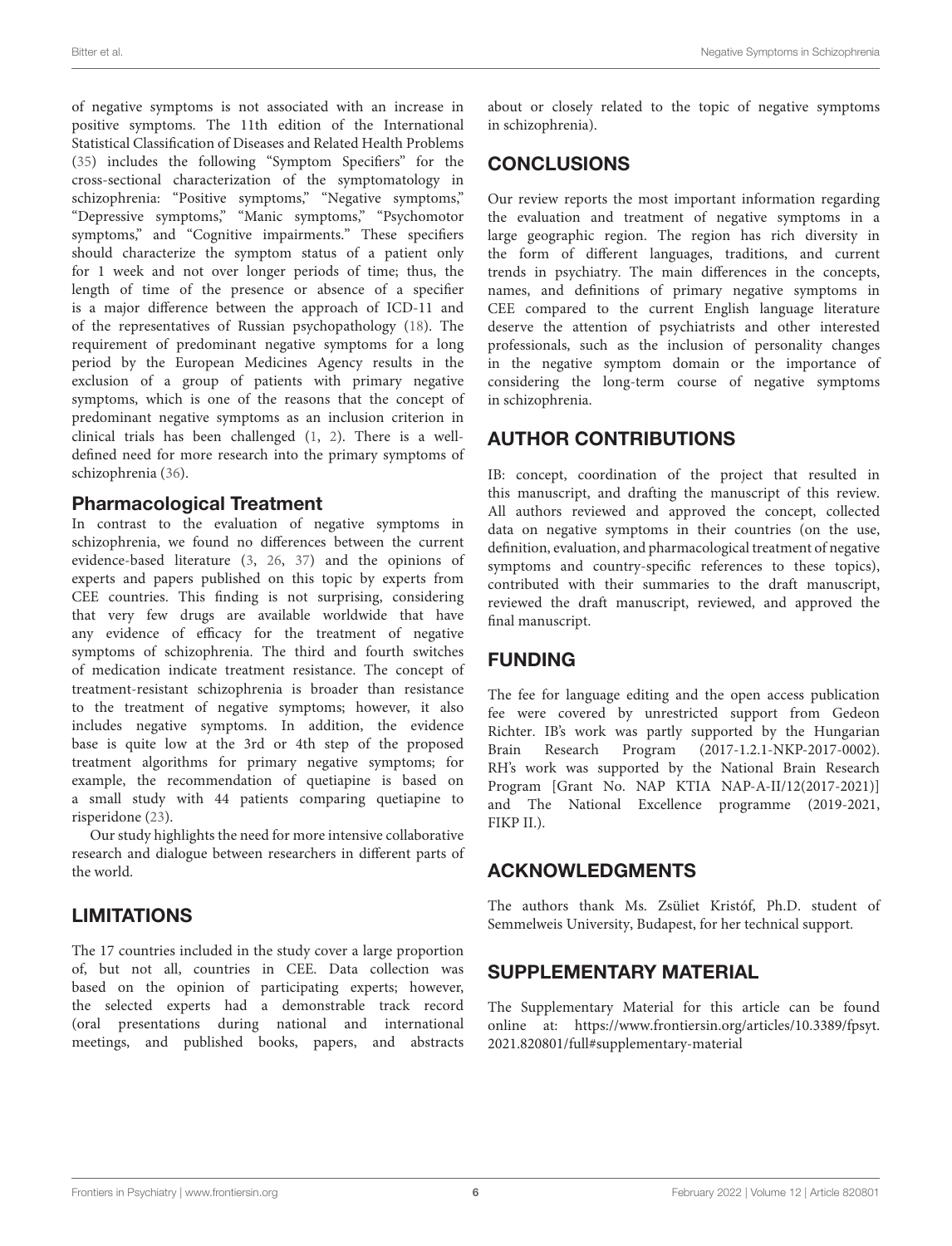## **REFERENCES**

- <span id="page-6-0"></span>1. Bitter I. Definitions and measurement of negative symptoms in schizophrenia. In: Bitter I, editor. Managing Negative Symptoms of Schizophrenia. Oxford: Oxford University Press (2020). p. 1–18. doi: [10.1093/med/9780198840121.003.0001](https://doi.org/10.1093/med/9780198840121.003.0001)
- <span id="page-6-1"></span>2. Galderisi S, Mucci A, Dollfus S, Nordentoft M, Falkai P, Kaiser S, et al. EPA guidance on assessment of negative symptoms in schizophrenia. Eur Psychiatry. (2021) 64:e23. doi: [10.1192/j.eurpsy.2021.11](https://doi.org/10.1192/j.eurpsy.2021.11)
- <span id="page-6-22"></span>3. Galderisi S, Kaiser S, Bitter I, Nordentoft M, Mucci A, Sabé M, et al. EPA guidance on treatment of negative symptoms in schizophrenia. Eur Psychiatry. (2021) 64:e21. doi: [10.1192/j.eurpsy.2021.13](https://doi.org/10.1192/j.eurpsy.2021.13)
- <span id="page-6-2"></span>4. Kirkpatrick B, Fenton WS, Carpenter WT, Marder SR. The NIMH-MATRICS consensus statement on negative symptoms. Schizophr Bull. (2006) 32:214– 9. doi: [10.1093/schbul/sbj053](https://doi.org/10.1093/schbul/sbj053)
- <span id="page-6-3"></span>5. Su CC, Chia-Cheng Lai E, Kao Yang YH, Man KKC, Kubota K, Stang P, et al. Incidence, prevalence and prescription patterns of antipsychotic medications use in Asia and US: a cross-nation comparison with common data model. J Psychiatr Res. (2020) 131:77–84. doi: [10.1016/j.jpsychires.2020.08.025](https://doi.org/10.1016/j.jpsychires.2020.08.025)
- <span id="page-6-4"></span>6. Bitter I, Treuer T, Dyachkova Y, Martenyi F, McBride M, Ungvari GS. Antipsychotic prescription patterns in outpatient settings: 24 month results from the Intercontinental Schizophrenia Outpatient Health Outcomes (IC-SOHO) study. Eur Neuropsychopharmacol. (2008) 18:170–80. doi: [10.1016/j.euroneuro.2007.08.001](https://doi.org/10.1016/j.euroneuro.2007.08.001)
- <span id="page-6-5"></span>7. Ng CH, Kato T, Han C, Wang G, Trivedi M, Ramesh V, et al. Definition of treatment-resistant depression - Asia Pacific perspectives. J Affect Disord. (2019) 245:626–36. doi: [10.1016/j.jad.2018.11.038](https://doi.org/10.1016/j.jad.2018.11.038)
- <span id="page-6-6"></span>8. Winkler P, Krupchanka D, Roberts T, Kondratova L, Machu V, Höschl C, et al. A blind spot on the global mental health map: a scoping review of 25 years' development of mental health care for people with severe mental illnesses in central and eastern Europe. Lancet Psychiatry. (2017) 4:634– 42. doi: [10.1016/S2215-0366\(17\)30135-9](https://doi.org/10.1016/S2215-0366(17)30135-9)
- <span id="page-6-7"></span>9. Szkultecka-Debek M, Walczak J, Augustyńska J, Miernik K, Stelmachowski J, Pieniazek I, et al. Epidemiology and treatment guidelines of negative symptoms in schizophrenia in Central and Eastern Europe: a literature review. Clin Pract Epidemiol Ment Health. (2015) 11:158–65. doi: [10.2174/1745017901511010158](https://doi.org/10.2174/1745017901511010158)
- <span id="page-6-8"></span>10. Furedi J, Mohr P, Swingler D, Bitter I, Gheorghe MD, Hotujac L, et al. Psychiatry in selected countries of Central and Eastern Europe: an overview of the current situation. Acta Psychiatr Scand. (2006) 114:223– 31. doi: [10.1111/j.1600-0447.2006.00804.x](https://doi.org/10.1111/j.1600-0447.2006.00804.x)
- <span id="page-6-9"></span>11. Szkultecka-Debek M, Miernik K, Stelmachowski J, Jakovljević M, Jukić V, Aadamsoo K, et al. Schizophrenia causes significant burden to patients' and caregivers' lives. Psychiatr Danub. (2016) 28:104–10
- <span id="page-6-10"></span>12. Kentchadze V, Okribelashvili N, Naneishvili G. History of psychiatry in georgia: hidden pages (dedicated to our teachers). Georgian Med News. (2017) 265:130–8.
- <span id="page-6-11"></span>13. Huber, Huber G, Huber G. Defektsyndrome und basisstadien endogener psychosen. Fortsch Neurol Psychiatr. (1966) 34:409–4015.
- <span id="page-6-12"></span>14. Ebel H, Gross G, Klosterkötter J, Huber G. Basic symptoms in schizophrenic and affective psychoses. Psychopathology. (1989) 22:224–32. doi: [10.1159/000284602](https://doi.org/10.1159/000284602)
- <span id="page-6-13"></span>15. Mosolov SN, Yaltonskaya PA. Primary and secondary negative symptoms in schizophrenia. Front Psychiatry. (2021) 12:766692. doi: [10.3389/fpsyt.2021.766692](https://doi.org/10.3389/fpsyt.2021.766692)
- <span id="page-6-14"></span>16. Mosolov SN, Yaltonskaya PA. Concept, classification and clinical differentiation of negative symptoms inschizophrenia. Sovrem Psih Rasstrojstv. (2020) 1:2–14. doi: [10.21265/PSYPH.2020.15.30.001](https://doi.org/10.21265/PSYPH.2020.15.30.001)
- <span id="page-6-15"></span>17. Raspopova NI, Bastasova UA, Eshimbetova SZ. Negative Disorders in the Clinical Picture of Schizophrenia. Study Guide. Almaty: Lambert Academic Publishing (2021). p. 60.
- <span id="page-6-16"></span>18. Smulevich A, Romanov D. Long-term course of negative symptoms in schizophrenia. In: Bitter I, editor. Managing Negative Symptoms of Schizophrenia. Oxford: Oxford University Press (2020). p. 39–50. doi: [10.1093/med/9780198840121.003.0003](https://doi.org/10.1093/med/9780198840121.003.0003)
- <span id="page-6-17"></span>19. Capatina OO, Miclutia IV. Are negative symptoms in schizophrenia a distinct therapeutic target? Clujul Med[. \(2018\) 91:58–64. doi: 10.15386/cjm](https://doi.org/10.15386/cjmed-864) ed-864
- <span id="page-6-18"></span>20. Capațina OO, Miclutia I. Course of negative symptoms sudomanins in schizophrenia: a one year follow-up study. In: 26th European Congress of Psychiatry. Issy-les-Moulineaux: European Psychiatry (2018). p. S348-S. PW0859. doi: [10.26226/morressier.5a7070e5d462b80290b571f4](https://doi.org/10.26226/morressier.5a7070e5d462b80290b571f4)
- <span id="page-6-19"></span>21. Neznanov N, Martynikhin I, Mosolov S. Diagnosis of schizophrenia in Russia: the results of a web-based survey of psychiatrists. Sovrem Psih Rasstrojstv. (2019) 1:2–13. doi: [10.21265/PSYPH.2019.24.24.001](https://doi.org/10.21265/PSYPH.2019.24.24.001)
- <span id="page-6-20"></span>22. Capatina OO, Miclutia IV, Fadgyas-Stanculete M. Current perspectives in treating negative symptoms of schizophrenia: a narrative review (Review). Exp Ther Med. (2021) 21:276. doi: [10.3892/etm.2021.9707](https://doi.org/10.3892/etm.2021.9707)
- <span id="page-6-34"></span>23. Masopust J, Mohr P, Kopeček M. Antipsychotics in treatment of predominant negative symptoms in schizophrenia: an update of guidelines. Psychiatrie. (2020) 24:40–3.
- <span id="page-6-21"></span>24. Mosolov SN, Yaltonskaya PA. An algorithm for the treatment of primary negative symptoms in schizophrenia. Sovrem Psih Rasstrojstv. (2020) 2:2–10. doi: [10.21265/PSYPH.2020.26.17.001](https://doi.org/10.21265/PSYPH.2020.26.17.001)
- <span id="page-6-23"></span>25. Cerveri G, Gesi C, Mencacci C. Pharmacological treatment of negative symptoms in schizophrenia: update and proposal of a clinical algorithm. Neuropsychiatr Dis Treat. (2019) 15:1525–35. doi: [10.2147/NDT.S201726](https://doi.org/10.2147/NDT.S201726)
- <span id="page-6-24"></span>26. Czobor P, Bitter I. Pharmacologic treatment of negative symptoms: focus on efficacy. In: Bitter I, editor. Managing Negative Symptoms of Schizophrenia. Oxford: Oxford University Press (2020). p. 67–86. doi: [10.1093/med/9780198840121.003.0005](https://doi.org/10.1093/med/9780198840121.003.0005)
- <span id="page-6-25"></span>27. Novak T, Horacek J, Mohr P, Kopecek M, Skrdlantova L, Klirova M, et al. The double-blind sham-controlled study of high-frequency rTMS (20 Hz) for negative symptoms in schizophrenia: negative results. Neuro Endocrinol Lett. (2006) 27:209–13.
- 28. Prikryl R, Kasparek T, Skotakova S, Ustohal L, Kucerova H, Ceskova E. Treatment of negative symptoms of schizophrenia using repetitive transcranial magnetic stimulation in a double-blind, randomized controlled study. Schizophr Res. (2007) 95:151–7. doi: [10.1016/j.schres.2007.06.019](https://doi.org/10.1016/j.schres.2007.06.019)
- 29. Prikryl R, Ustohal L, Prikrylova Kucerova H, Kasparek T, Venclikova S, Vrzalova M, et al. A detailed analysis of the effect of repetitive transcranial magnetic stimulation on negative symptoms of schizophrenia: a double-blind trial. Schizophr Res. (2013) 149:167–73. doi: [10.1016/j.schres.2013.06.015](https://doi.org/10.1016/j.schres.2013.06.015)
- <span id="page-6-26"></span>30. Maslenikov NV, Mosolov SN, Smirnov NA, Tsukarzi EE. Repetitive transcranial magnetic stimulation (rTMS) effects on depression, negative symptoms and cognition in schizophrenia. Brain Stimul. (2015) 8:333 doi: [10.1016/j.brs.2015.01.078](https://doi.org/10.1016/j.brs.2015.01.078)
- <span id="page-6-27"></span>31. Fuchs T, Broschmann D. [Disorders of the will in psychopathology]. Nervenarzt. (2017) 88:1252–8. doi: [10.1007/s00115-017-0323-1](https://doi.org/10.1007/s00115-017-0323-1)
- <span id="page-6-28"></span>32. Strauss GP, Zamani Esfahlani F, Sayama H, Kirkpatrick B, Opler MG, Saoud JB, et al. Network analysis indicates that avolition is the most central domain for the successful treatment of negative symptoms: evidence from the roluperidone randomized clinical trial. Schizophr Bull. (2020) 46:964– 70. doi: [10.1093/schbul/sbz141](https://doi.org/10.1093/schbul/sbz141)
- <span id="page-6-29"></span>33. Gard DE, Kring AM, Gard MG, Horan WP, Green MF. Anhedonia in schizophrenia: distinctions between anticipatory and consummatory pleasure. Schizophr Res. (2007) 93:253–60. doi: [10.1016/j.schres.2007.03.008](https://doi.org/10.1016/j.schres.2007.03.008)
- <span id="page-6-30"></span>34. Erkwoh R, Herpertz S, Sass H. [Personality disorders and schizophrenic psychoses]. Nervenarzt. (2003) 74:740–7. doi: [10.1007/s00115-003-1474-9](https://doi.org/10.1007/s00115-003-1474-9)
- <span id="page-6-31"></span>35. World Health Organization. International Statistical Classification of Diseases and Related Health Problems. 11th ed. (2019). Avaialble online at: [https://icd.](https://icd.who.int/) [who.int/](https://icd.who.int/) (accessed November 20, 2021).
- <span id="page-6-32"></span>36. Kirkpatrick B, Cohen A, Bitter I, Strauss GP. Primary negative symptoms: refining the research target. Schizophr Bull. (2021) 47:1207–10. doi: [10.1093/schbul/sbab069](https://doi.org/10.1093/schbul/sbab069)
- <span id="page-6-33"></span>37. Krause M, Zhu Y, Huhn M, Schneider-Thoma J, Bighelli I, Nikolakopoulou A, et al. Antipsychotic drugs for patients with schizophrenia and predominant or prominent negative symptoms: a systematic review and meta-analysis. Eur Arch Psychiatry Clin Neurosci. (2018) 268:625– 39. doi: [10.1007/s00406-018-0869-3](https://doi.org/10.1007/s00406-018-0869-3)

**Conflict of Interest:** In the past 5 years, IB received honoraria or consultation fees outside of this work from Angelini, Eli Lilly, Gedeon Richter, Hikma Pharmaceuticals, Janssen/Janssen Cilag, Lundbeck, Medichem Pharmaceuticals, Inc. by Unilab, Philippines, Mitsubishi Tanabe Pharma Singapore, and Sun Pharma. He received royalties from the Oxford University Press. In the past 5